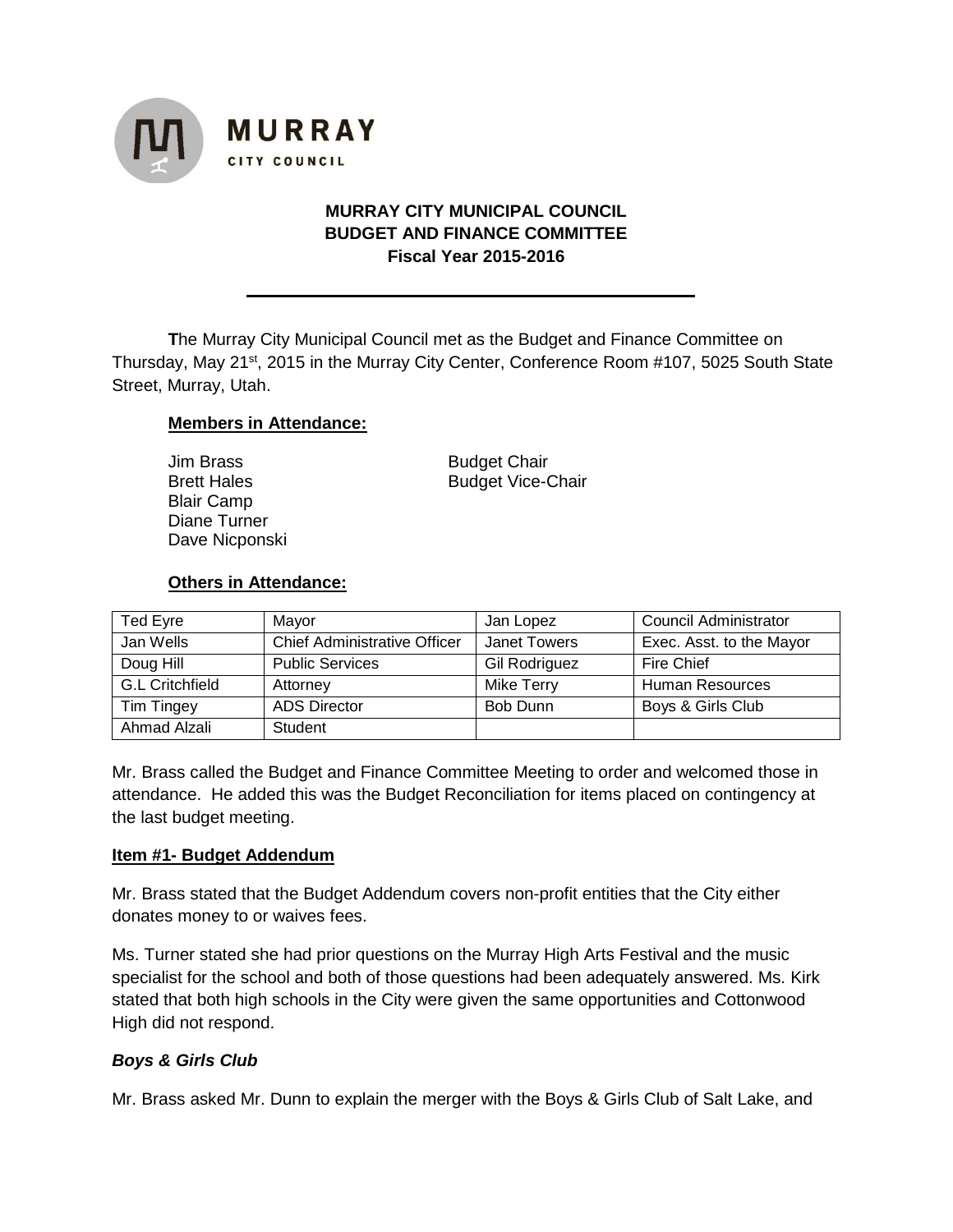the possible impact.

Mr. Dunn stated that he attended a meeting this week with Chairman Camp, the Mayor's office, and a few others. In that meeting, evidence based programs were discussed. He referred to the section of academic growth at the Boys & Girls Club. The Club offers homework assistance, and even had a teacher from Murray High School help with math instruction. Every one of the kids in that program passed their classes.

Mr. Dunn received an email from a group from Africa that had visited the Club and stated that they wanted to start Boys & Girls Clubs in Africa, based on their great experience in the Murray Club.

He stated that his intent was to talk about the merger when he met with the Council two weeks ago, but was concerned about press being present at the meeting. He decided to wait and speak individually with City officials, and in the meantime, the Greater Salt Lake Club announced it at their gala.

Mr. Dunn said a possible merger with Salt Lake was discussed seven or eight years ago. The Murray Club and the Greater Salt Lake Club are both large clubs and are constantly competing for donations. For example, Merit Medical agreed to donate \$50,000 several years ago, and the check inadvertently went to the Greater Salt Lake Club, instead of Murray.

He said merger discussions began about 16 months ago. The discussion was kept quiet because it was still early and unknown if it would ever actually happen. He said Boys & Girls Club of America was pushing for the merge, and officials flew in and met with the two boards from both clubs at a neutral location. A task force was formed, with five members from each club, and a neutral person overseeing the task force.

He said Chris Hayes and Art Pasker were both opposed to the merge in the beginning, until they saw all the positive benefits. He said the programs between both clubs are stronger than any other clubs in the State. Mr. Dunn said the groups met at City Hall and it was agreed that both directors, Bob Dunn and Leann, were well liked and very capable. Although personalities are different, the strengths and weaknesses of both directors were discussed; and it was decided that Leann would be the Director and Mr. Dunn, the Vice-Director. Mr. Dunn said it would allow him to work on community partnerships and programs and he would answer to the Board. Leann would be responsible for board development and private funding.

Official papers have not been signed yet, but July  $1<sup>st</sup>$  was the target date for finalizing the merger. Murray City has always been a consistent topic of discussion. He wants the Murray Club to keep its own style which has been successful, but also benefit from some things that the Salt Lake Club does well. The headquarters would be in Murray, since it is the largest club in the State. They are looking for office space and talked to Murray School District, and also the Sorenson Center about possible free space. He would like the offices to be near the Club in Murray. The Murray Club would be the surviving entity and the other club would be dissolved.

The  $50<sup>th</sup>$  anniversary is coming up next year for Murray and everyone is very excited to help with that celebration.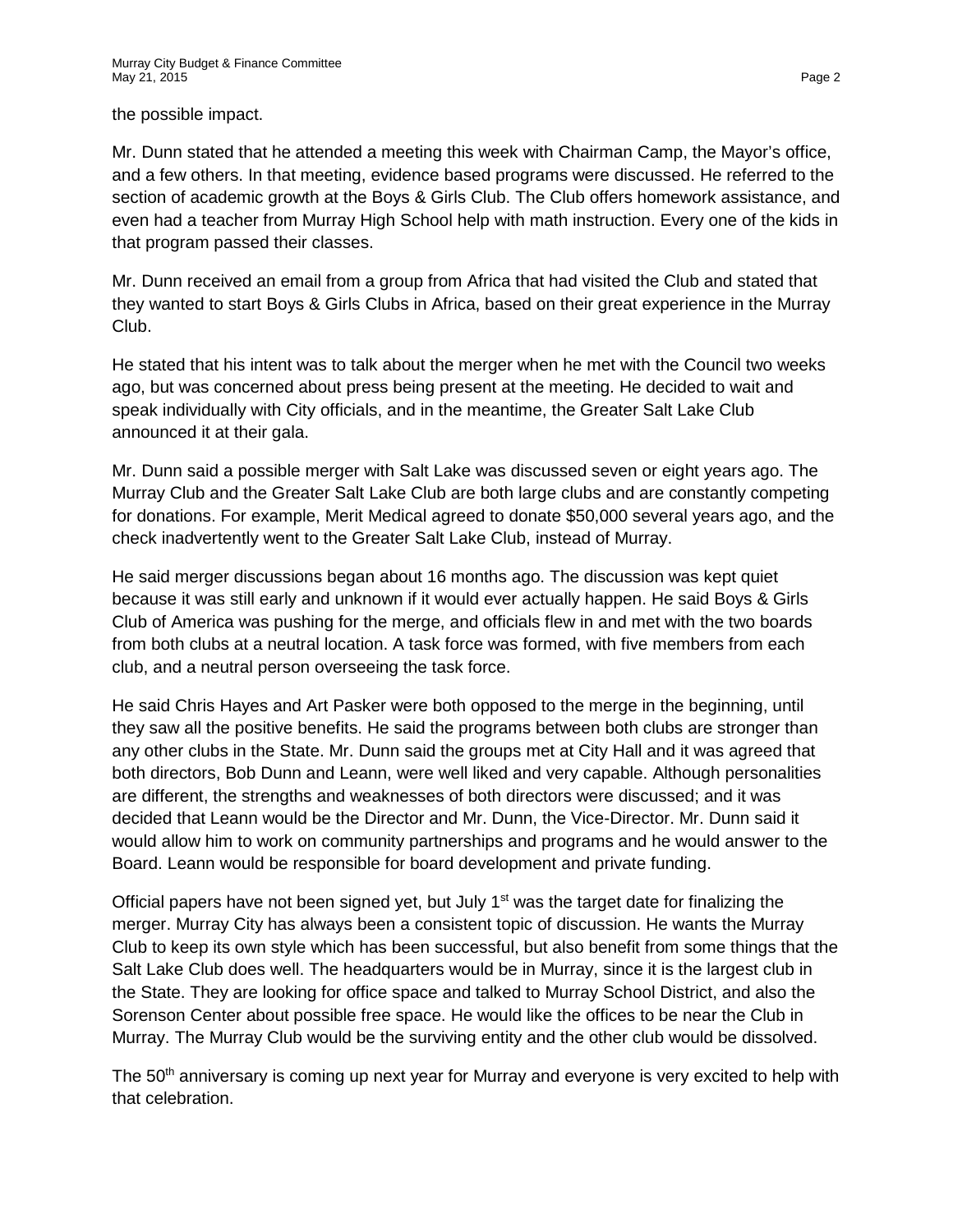The funding will be so much better for the Murray Club. The Greater Salt Lake Club has reserves and credit lines. The cash flow has been hard in Murray and finances have dipped negatively. He thanked the City for the donation last year, and added it made a huge difference.

The Murray Club has almost twice the staff and number of children than the Greater Salt Lake Club, without the sports programs. He added that the City has always done such a great job with sports programs. He said the Club would still be available to the City in the evenings for their basketball programs. He noted that people have given scholarships to help pay for Murray sports programs for the kids. He added that the Club was able to form their own basketball team and had a great time competing.

He stated that the Club may need to dip into financial reserves the first year. Each Club has been paying \$50,000 for insurance, and the fee would now be a total of \$55,000 combined. He said the goal is to retain all the employees and Murray would have the Chairman of the Board, Tim Peterson. The Club would continue to offer the programs that have been so successful. He spoke with the San Diego group that merged with other clubs and it has been beneficial. He said staff already goes back and forth between the clubs, but realizes consistent staffing is important for the kids. He said the Club was able to hire a human resource employee and turnover decreased by 40%.

Chairman Camp asked if the merger had been reviewed by the City legal department and if there are any issues between the Club and Murray City that need to be discussed. Mr. Dunn asked if Mr. Nakamura was in attendance today. He said he believes since Murray is the surviving entity, there should not be any issues. He said other attorneys have spent thousands of hours on the merger. Chairman Camp clarified that he meant Murray City attorneys. Mr. Dunn replied that he would review it with Mr. Nakamura, but doesn't foresee any conflict.

Chairman Camp asked about the specific amount of \$118,750. Mr. Dunn replied that 37 years ago, the amount was \$5,000, then grew to \$50,000, and finally \$125,000. He noted that the City managed the finances for the Club until about ten years ago. He stated that he believes the amount changed to \$118,750 in about 2004, and has remained the same since.

Ms. Turner stated that the City gave an additional \$125,000 and believed that there was a request for staffing documents and an annual budget. Mr. Dunn replied that he believed the City received a copy. He said that today he brought a profit and loss statement and balance sheet through the end of March 2015, and would give a copy of the audit once it has been completed. Mr. Turner thanked him and said she wanted to see some accountability.

Mr. Hales asked Mr. Dunn if he felt good about the merger and if it would reduce the financial concerns. He replied that he feels good about it, even though his wife feels differently, and admitted his staff is concerned. He said he had plans to come before the Council and Administration to discuss the merger before any papers were signed.

Mr. Dunn added that when the Club couldn't get a loan, Murray City stepped up and he appreciated it. Those funds from the City allowed for an additional 40 kids for the junior program and about 15-18 in the younger kids program. It also helped fund the new human resource position, and allowed for some raises for staff that had not received them in years. He said over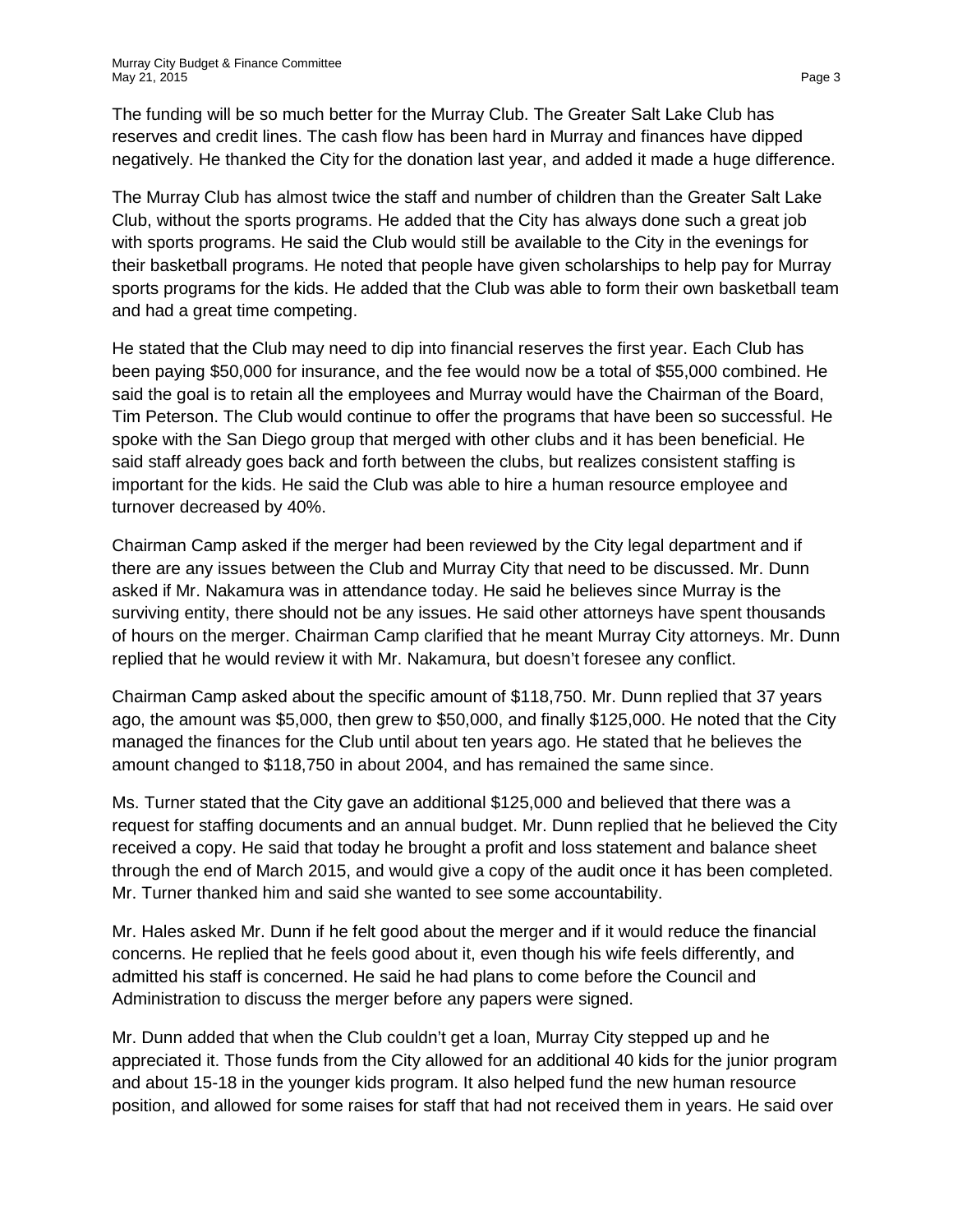the next two years, the Club would get 60% of what is contributed

He said salaries were reviewed to make sure they were equal with the Greater Salt Lake Club, and he received a \$17,000 increase, but gave \$15,000 back to the Club. He stated that he loves what he is doing. Mr. Brass commented that Mr. Dunn spends a lot of his own money at the fundraising gala.

Ms. Turner asked how the merger would impact the number of kids served in Murray. Mr. Dunn replied that Leann, the Director, said they were already serving around 80 kids from Murray in the Sugarhouse Club. He said this merger should enhance the Murray Club, and add some busses for better transportation. There are waiting lists to get into the program and over 90% of the parents surveyed that work or go to school want to send their kids to the Murray Club.

Mr. Nicponski said there needs to be care that one policy doesn't collapse another policy when completing mergers. For example, he said the Salt Lake Club is all contained inside the building and the Murray Club has the benefit of outdoor playgrounds, etc. Mr. Dunn replied that it would definitely be a community based program.

Mr. Zollinger asked if Mr. Dunn anticipated changes to the staffing document after the merger is complete. He said there would be changes but he would keep the City informed.

Mr. Brass noted that he is an avid supporter of the Club and is concerned of negative changes that may occur with Mr. Dunn not being the Director. Mr. Dunn said that Greater Salt Lake is aware of the support he has had. Mr. Hales said he likes the idea that Mr. Dunn would report to the board.

# **Item #2- Capital Improvement Projects (CIP)**

### *Roads*

Mr. Brass commented that Mr. Nicponski listed Fairhaven Drive and Walden Wood Circle as roads needing further discussion, and added radar speed signs are up for discussion also.

Mr. Brass wanted all roads to be discussed because the Chevy Chase/Wesley area was pulled from the repair list. He said the residents in that area have asked for repairs for years but the City was unable to make repairs earlier because Jordan Valley was putting in water lines, etc.

Mr. Brass noted that he received emails from residents concerned that 1000 East has no curb/gutter and sidewalk, and the residents pay storm water fees.

He replied that Mr. Hill included some pricing on the above mentioned items.

Mr. Brass said he would like to see the City use up to \$1 million in reserves to repair some of these problematic roads. He said it would be less costly to repair the roads now with the lower price of oil, and the price would go up if the City waits on the repairs.

Mr. Nicponski noted that all of the districts have different scenarios with roads needing repair.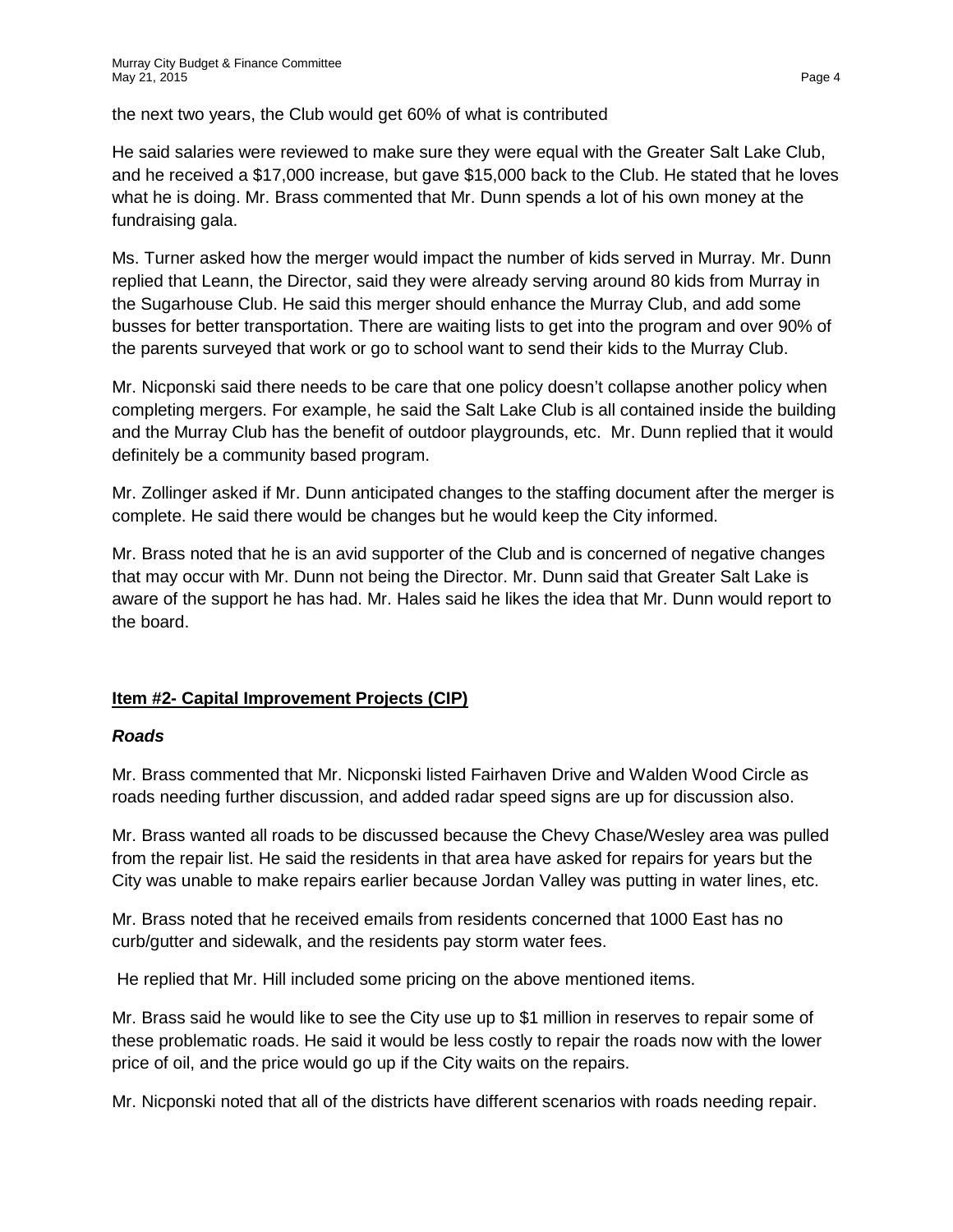He said probably every council member has that one area that haunts them with promised repairs or overlays. He added he would support using reserves to step up and take care of the roads.

Mr. Zollinger said one concern is that when reserves are drawn down, it leaves less for CIP projects the following year because reserves would need to be built back up. He said he could possibly find a way to fund the rest of Chevy Chase and Fairhaven in the budget. Anything extra would need to come from reserves, and therefore reduce CIP projects the following year.

Mr. Brass said if he had a choice, he would like the curb/gutter installed on 1000 East. Mr. Hill replied that the curb/gutter on 1000 East would act as a storm drain that would drain to Wesley, which does not have curb/gutter. He said there would need to be a temporary drain into an irrigation ditch and then in the future, finish Ellerbee with curb/gutter and drain onto 900 East. Mr. Brass said his preference would be 1000 East in the Wesley area, and Lorrie Way.

Chairman Camp asked Mr. Zollinger the threshold for reserves. Mr. Zollinger replied that the maximum is 25%. Mr. Zollinger said the Council can set a target rate for reserves, and could lower it down and ease it back up over the year.

Chairman Camp clarified that additional revenue is anticipated that is not yet earmarked for roads. Mr. Zollinger replied that was correct and the amount was \$450,000. He added that the sales tax for fuel has increased by five cents, which equates to approximately \$300,000 per year. He said that even an additional \$100,000 for half of the year could be budgeted and would still be a conservative estimate. He stated that the \$450,000 plus an additional \$100,000 would help with some additional projects. Mr. Nicponski said those additional funds could reduce the amount of reserve needed down to approximately \$450,000.

Chairman Camp said a budget opening could be done at any time after a thorough review of projects and estimates is completed. He added if Mr. Zollinger could find funds for Fairhaven, Walden Wood Circle and Steeplechase, then a budget opening could always be done later.

Mr. Brass said a disproportionate amount of money is spent on the east side, mostly because the City inherited roads in poor condition. Mr. Nicponski said staff needs to come to the conclusion on which roads are most critical to repair.

Mr. Brass said with the extra money coming in, it could be considered more of a loan from the reserves and the money could be replaced as it comes in.

Mr. Zollinger added that when the sales tax option was first analyzed, it went through the current population/split model. Since then, he discovered that the City would get 100% of the revenue, so projected numbers would most likely increase.

Mr. Brass said that roads should be looked at by most critical needs and all the roads should be evaluated before the budget is adopted on June 16<sup>th</sup>. He is aware of residents that will come speak at the Public Hearing on June  $2^{nd}$ . He would like to have information for the residents, based on the figures.

Mr. Brass would like it put in the intent document that it is the Council's intent to increase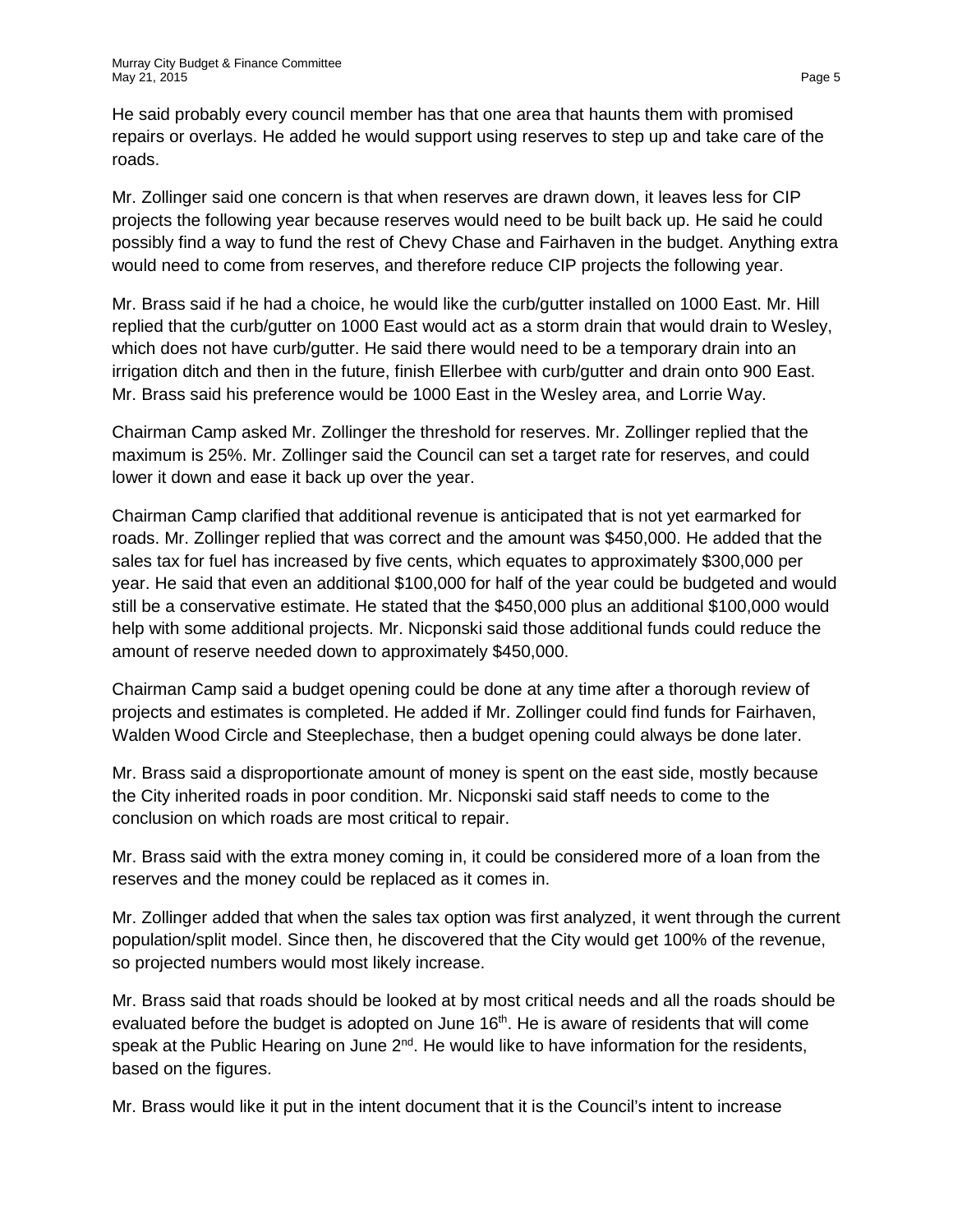funding for roads from a variety of sources. Mr. Nicponski asked if Mr. Hill and his staff would prioritize the list of roads needing repair. Mr. Brass agreed that Mr. Hill and his staff were the experts. Mr. Hill replied he would be happy to prioritize the roads but would like the Council to give him input on specific roads also. He is aware that Mr. Nicponski wants Fairhaven and Walden Wood Circle repaired, Mr. Hales wants Steeplechase Drive, and Mr. Brass wants 1000 East and Lorrie. He said he would calculate the cost of those, but also asked Chairman Camp and Ms. Turner if they had specific requests. Chairman Camp replied that he had a few areas in his district.

Mr. Zollinger said if the sales tax passes, the money will not hit the account until December so that needs to be balanced. He added that the budget should be fine, but tight until the money comes the second half of the year.

Chairman Camp asked if it was possible to complete that many road projects at the same time. Mr. Hill said road projects could be held off and completed next spring. He added that two things dictate whether the project is done in-house or by a contractor. He said if the road project is about \$150,000 or less, Murray would try and do it in-house to save money. If it costs more than \$150,000 it is typically bid out to a contractor. It also depends on where the funds are coming from for the road project; Class C funds require that projects over \$160,000 go out for bids.

Mr. Zollinger said if the projects are storm water projects, they come from their own bucket of money. Sales tax revenue could be transferred to the storm water fund to pay for improvements. The storm water fund is limited, and has its own rate and funding mechanism. Mr. Brass said he understands that and hears storm water complaints often from east side residents.

Mr. Hales said he requested radar speed signs to be discussed, but has since had his questions answered and doesn't need further discussion.

# **Item #3- Parks and Recreation**

### *Parks Master Plan*

Mr. Nicponski asked about the Parks Master Plan and if it could be prioritized and placed on the next CIP project list. He would like to have the survey done before a lot of money is spent in the park to see what the residents really want. He said the restrooms and pavilions should be done, but added that there may be other items that the residents want.

### *Rocky Mountain Power Leases*

Mr. Brass said the Council wanted more information on the leases for the transmission corridor with Rocky Mountain Power regarding the Jordan River Parkway and the golf course.

Mr. Hill said he and Mr. Nakamura met with representatives from Rocky Mountain Power and negotiated a new rate. Rocky Mountain Power originally asked for \$25,000 each on both areas. The amount was negotiated down to \$5,000 each. The City needs to sign a document prepared by Rocky Mountain if the City wants to keep using the right-of ways. A verbal agreement was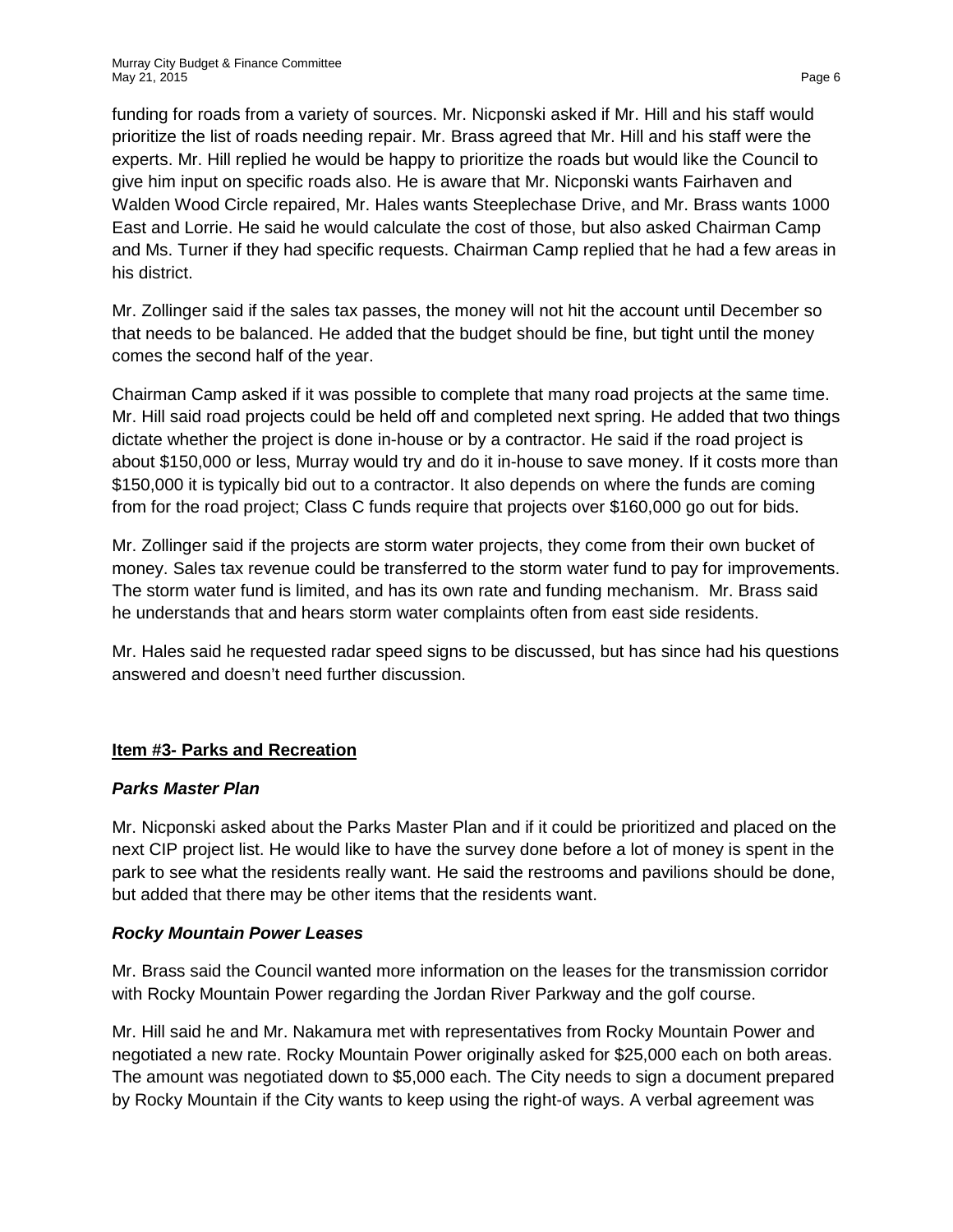made for \$5,000 for the golf course and \$5,000 for the Jordan River Parkway in next year's budget.

The negotiations took place after the Mayor had submitted the budget, and this amount needs to be included in the budget. He added that the golf course lease would increase to about \$12,000 over the next ten years, which could be addressed in future budget years. Mr. Zollinger said he would adjust the budget to allow for the lease payments, if Council approved. Mr. Brass commented that it wasn't a bad deal and a great benefit to the citizens.

## **Item #4- Clean Air Vehicle Conversions**

Mr. Hill said last year the Council budgeted money to convert vehicles and the City is getting ready to do the conversions, but is encountering multiple problems. An after-market conversion makes the vehicle warranties invalid and nobody wants to accept that responsibility. He said it would be preferable that when a department purchase new vehicles, they purchase clean air vehicles, if the necessary criteria is met. If the policy is to purchase natural gas vehicles which cost more money upfront, then additional funds would be needed.

He said he believes that initially a policy should be decided and then money set aside. Ms. Turner commented that hybrid vehicles or alternative fuel vehicles would be great. Mr. Brass commented that it sounds like a CIW (Council Initiative Workshop) would be a good idea to discuss a clean air vehicle policy.

Mr. Brass said the proposed list of natural gas vehicles doesn't include any of the large vehicles. He added that at this altitude, natural gas vehicles lose more power, and it becomes a trade off on cost versus benefit. The conversions that change a vehicle to natural gas make the exhaust corrosive and that is why the warranty gets invalidated.

Mr. Hill added that the policy is an executive function, so the Mayor needs to decide on a policy for the City to purchase natural gas or alternative fuel vehicles. The Council would then decide on the funding for the vehicles.

Ms. Lopez added that there is grant money available for purchasing alternative fuel vehicles, as well as conversions. Mayor Eyre said decisions are not made in a vacuum and that an agreement could be made on what is best for the City and a policy created. Ms. Turner stated that she thinks it is important to switch over to alternative fuel vehicles.

Mr. Zollinger commented that it is a little tricky deciding which departments get the money, but that he would work on it. Mayor Eyre suggested a goal that a certain percentage of the entire fleet use alternative fuel by a certain period of time. He said that it could be determined how many cars need to be replaced over the next few years and how many fall into that category.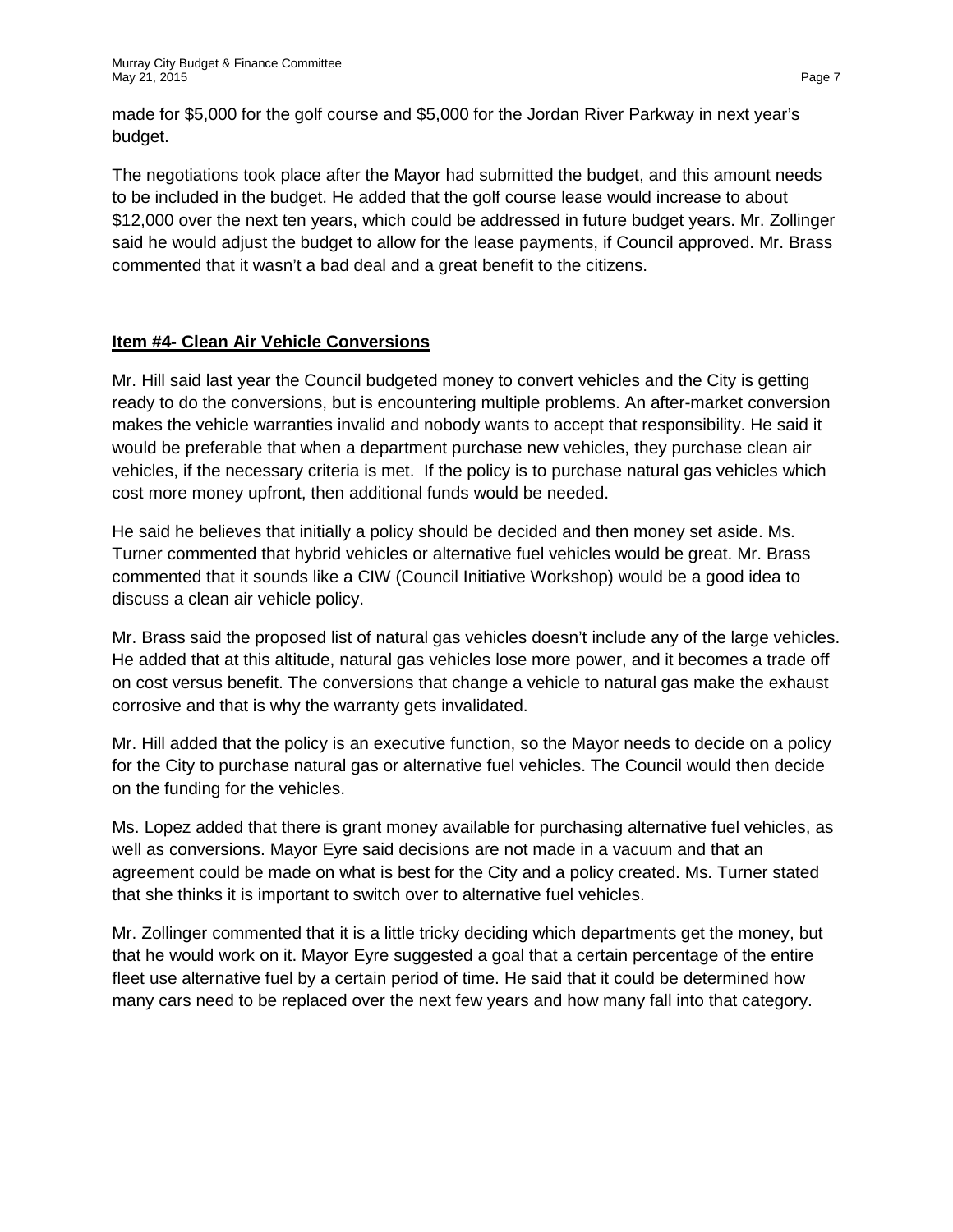#### **Item #5- Lobbyist**

Ms. Turner stated that it seems like there is a duplication of efforts in terms of lobbying. The Council provides \$40,000 for a lobbyist and she questioned if it is a necessary cost. She said she would prefer to use the money elsewhere or contribute it to the Mayor's lobbyist budget. Three people were lobbying for the City this year and she asked if all three were necessary. She added that they are all receiving a lot of money and working towards the same thing.

Ms. Wells said she spent the day yesterday with Dave Stewart up on the hill. She said in the past, there was a salaried position in the office that tracked items for Murray City and kept the City informed. She feels fortunate that the City found Pete Busche who was willing and capable of tracking relevant items. She added that Kory Holdaway approached the City and asked if he could help with some issues and offered reasonable pricing. She noted that Mr. Holdaway also did a good job for the City. She said that she believes that Dave Stewart has served the City well over the years. His role is not the daily tracking of issues. He was hired to get transportation money and has been extremely successful in that area. He has had success in some years, and made headway in other years. She said from her perspective, this team plus the staff had a very successful year. She added that it was a good bang for the buck.

Mr. Nicponski said the issues on the Hill deal with millions of dollars. The point of sale issue for auto dealerships would have cost Murray nearly \$3 million. He said that bill only affected three or four cities, so ULCT could not be relied upon for lobbying. He stated the team of Kory Holdaway and Pete Busche was very good, and Dave Stewart has the ability to influence people.

Ms. Wells noted that different people have different connections and that makes a difference on the hill. It is helpful to have a team of people that can open different doors. She said she understands it is a lot of money. Mr. Hales asked if the successes would have happened anyway. Ms. Wells agreed that there may be some situations like that, but the City administration still has the responsibility of staying on top of the issues. Mr. Nicponski commented that Ms. Wells does a stellar job on the hill. She said that she doesn't think the City would have had all the successes without the lobbyists. The lobbyists cultivate relationships all year long and then use those relationships.

She said the Murray legislators prefer listening to Murray officials or the Mayor, than listening to a lobbyist. Mr. Nicponski added that Murray City is fortunate to have such good City legislators. He noted that the lobbyists make campaign contributions and that gets attention from people.

Mr. Brass said initially he questioned the need for three lobbyists also, but believes the City got a bargain. The City has received millions in transportation money. He believes it is a good return on investment for the citizens.

Ms. Wells said Mr. Stewart focuses primarily on transportation funding, but has helped out on other issues. She added that Mr. Holdaway helped with various issues including transportation and Mr. Busche kept everybody on track.

Mr. Hales noted that the Mayor's office had daily interaction with the legislators but said it would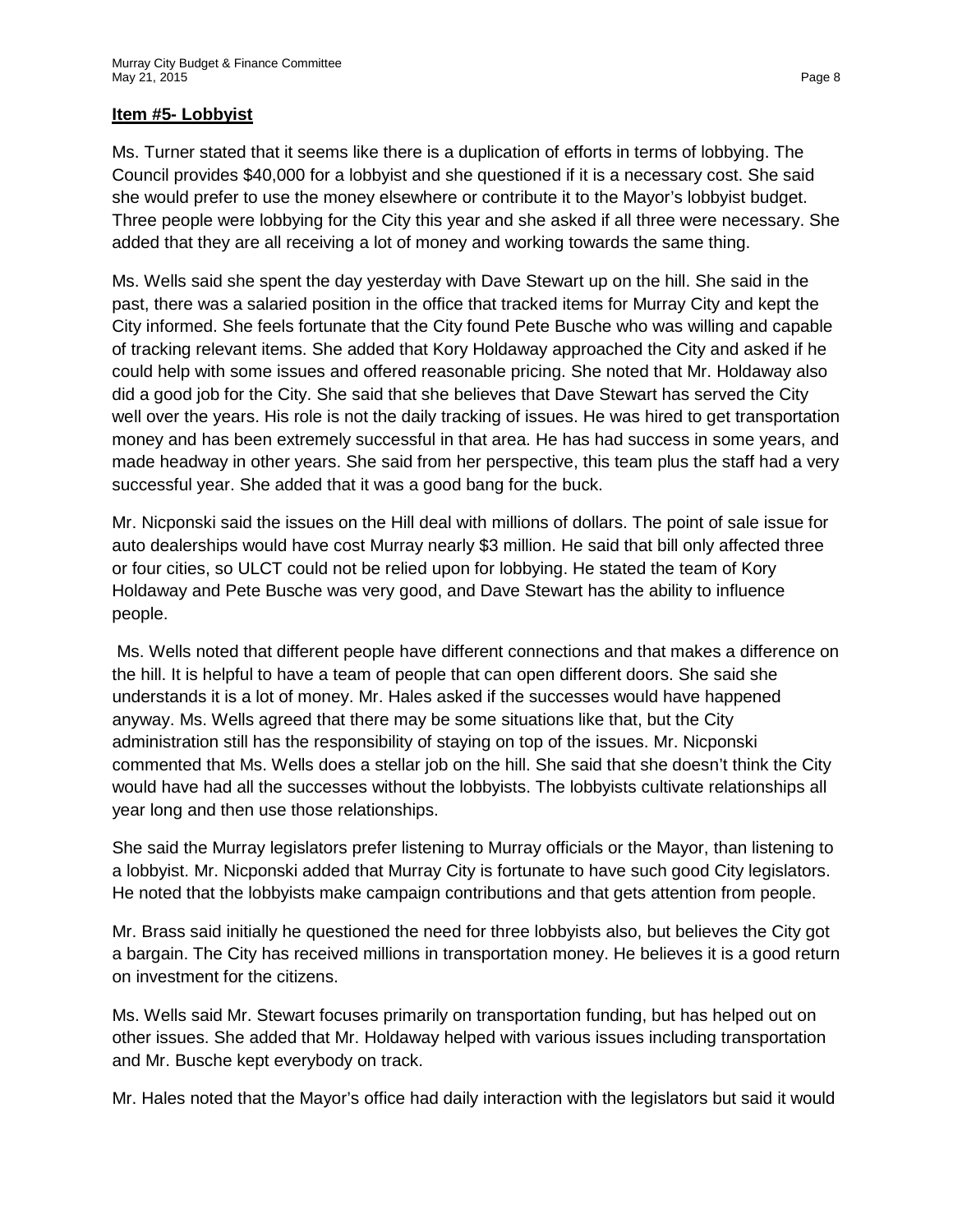be nice for the Council to hear more and get more feedback. He said he has asked for more information from the lobbyists. Mr. Brass said that the 45 days of legislature are very busy for the lobbyists and the Council could reach out also.

Ms. Turner believes that the \$40,000 salary comes with a responsibility to communicate with the Council. She is disappointed in the results this year. Ms. Wells said she believes Mr. Stewart has been very successful in the past in getting transportation money. Mr. Brass added that last year the City received \$1.8 million in funds. Ms. Wells said the legislative game is not very fun to play. She said that the Mayor's office touches base with Mr. Stewart and he attends all the League meetings. Mr. Hales said that Ms. Wells has a lot more interaction with Mr. Stewart than the council members do. Mr. Brass said it could be put in Mr. Stewart's contract that he needs to communicate weekly with the Council.

Chairman Camp spoke earlier with Mr. Nicponski and Ms. Wells regarding lobbyist efforts and appreciated the insight. He said he would like to see the money left in the budget for the lobbyist position but is open to discussions regarding possible tightening of the contract. Mr. Brass agreed. Mr. Nicponski said Mr. Stewart should be given the opportunity to communicate better with the Council and then see if he follows through with that request.

Ms. Wells said she is concerned that they won't find the same quality efforts as they had this year for the low price of \$10,500. She said she would try and get the same lobbyists again next year.

Mr. Nicponski said it is very common for cities to have more than one lobbyist and added that Sandy City has six lobbyists. Mr. Hales asked if the lobbyists are under the Council or the administration in other cities. Ms. Wells replied it was more common to see them under the supervision of the administration.

# **Item #6- Employee Compensation**

### *Wasatch Compensation Survey*

Chairman Camp said he asked for further discussion on this topic. He said he would like to see a policy that references the Wasatch Comp Survey or something similar. Mr. Terry said that it is primarily the Wasatch Comp Survey used by municipalities when comparing compensation. Chairman Camp said he is concerned that the wages are in line with other entities as a broad policy. He recognized that the Mayor would have the decision on employee compensation.

Chairman Camp asked Mr. Terry to report on wage comparisons. Mr. Terry handed out a recent survey that was done by his office with all of the department heads. There is a list of cities that participate in this survey and it was decided which cities Murray should compare themselves to. The cities compared should be competition that the City loses employees to. He said similar size cities in the Wasatch Front are compared. The standard is to compare FTE's (full-time equivalents). The department heads decide which cities should be compared to Murray, and those cities change every year. After the cities are chosen, a survey was completed and Mr.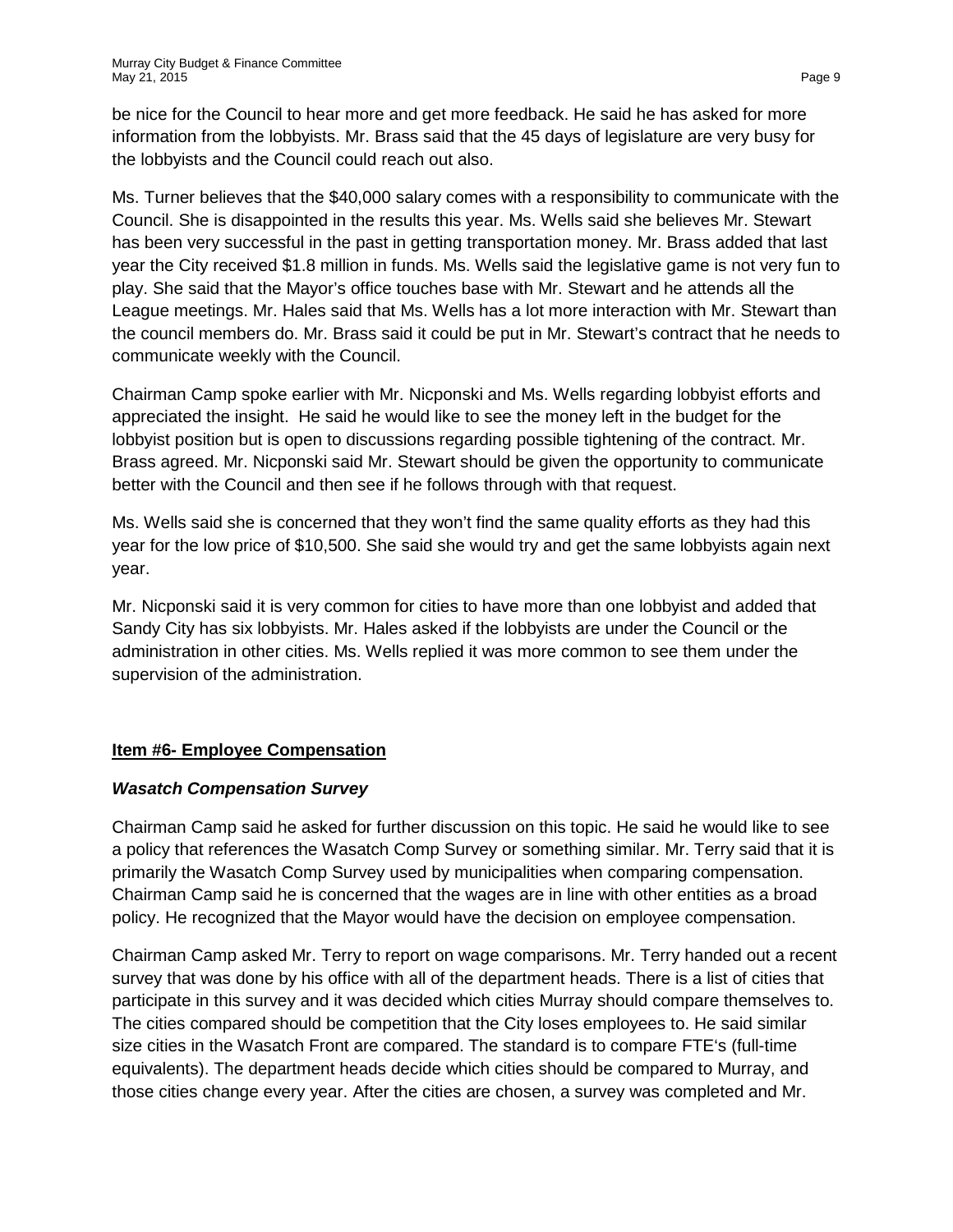Mr. Hales asked if grades had been changed following the recommendation of Mr. Terry. Mr. Terry replied that they had not and said the survey has been done every year, but grade changes have not been done since 2008. Mr. Brass noted that the economy has not yet recovered since 2007 when it crashed.

Chairman Camp added that he would like to know that the information provided at budget time is not anecdotal. He wants to see the numbers provided from the survey. He said at one point the target was to be 5% above comparative cities, and he isn't advocating that, but would like a target so that wages are competitive.

Mr. Nicponski asked if this was separate from either a COLA or a merit increase. Mr. Terry replied that was correct and this would be a market adjustment. Mr. Terry said the COLA goes to every employee, while market adjustments only go to specific positions that are behind the market. The difficulty for administration is the perception that some employees are getting increases, while others are not.

Mr. Brass said he would like to see consistency in the cities compared. It doesn't make sense to compare to cities with huge budgets, he added. Mr. Terry commented that employees are leaving to go to the cities with the huge budgets. Mr. Brass agreed that would happen, but the budget has to be balanced and those salary dollars are committed forever into the future and must be absorbable even if there is a downturn. In 2008, when the economy crashed, there were no employees laid off or furloughed. All benefits and salaries were maintained for City employees, he added. Mr. Brass noted that the cities that employees are leaving for let employees go during the downturn.

Mr. Brass added that the City offers a great benefit package. He would love to give wage increases but they are a forever commitment. He added that at some point, a property tax increase would be needed.

Mr. Zollinger said a property tax increase solves the problem of the money not being available in an economic downturn. He commented that sales tax revenue is tricky because you might get 86% of what has been collected in the past. He said the employees are worth the challenge but care needs to be taken. Mr. Brass commented that the employees make council members job easy and take care of problems for the constituents.

Mayor Eyre asked if the Wasatch Comp Survey only compares salaries, or salaries and benefits. Mr. Terry replied that normally it just compares salaries, but he could get benefit information also. Mayor Eyre said employees have come to Murray to work and taken pay cuts simply for the benefit package. Mr. Terry said he could run a report called total compensation value which is a mix of benefits and salaries. Mr. Terry agreed that a compensation plus benefits salary would be useful.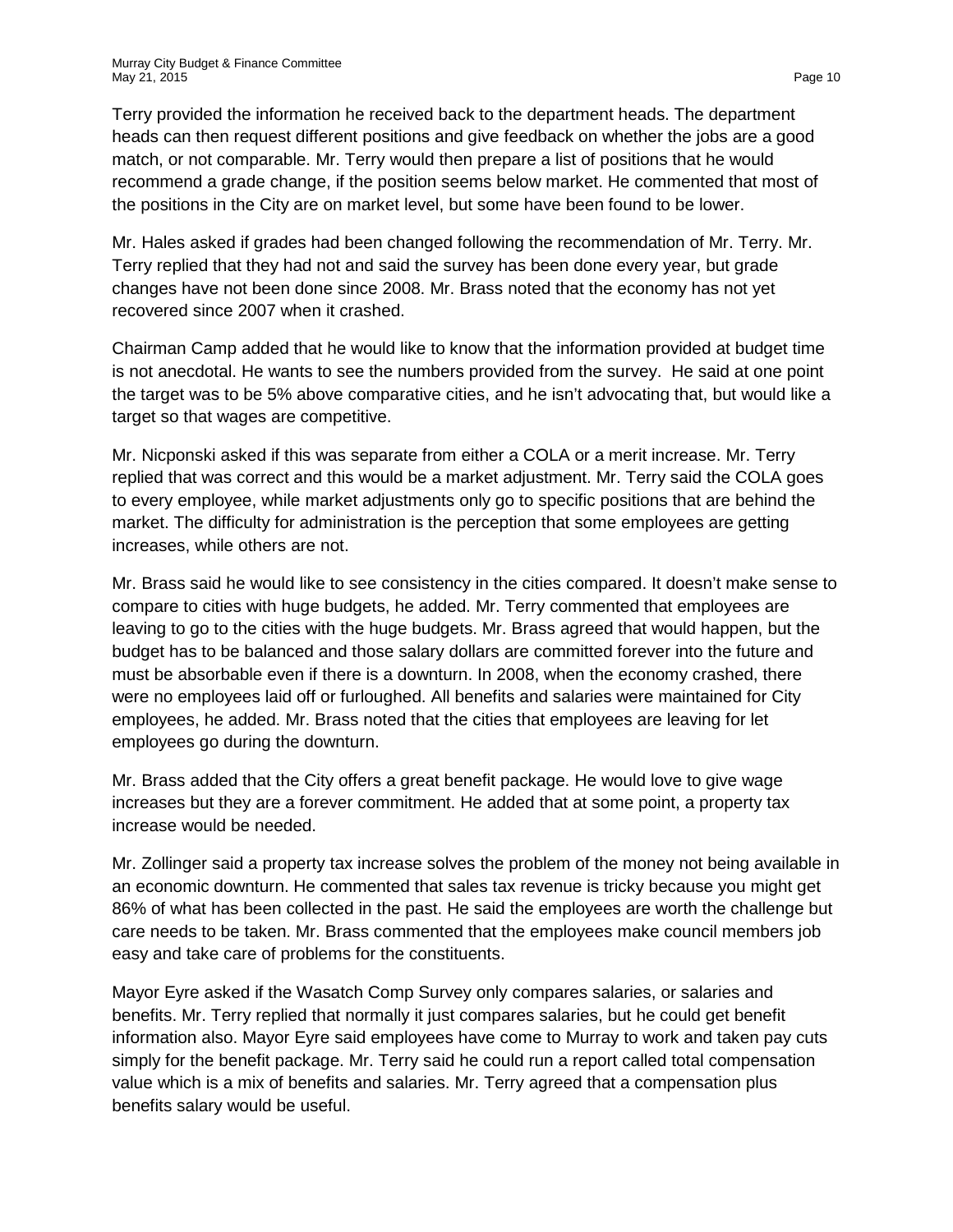Mr. Brass noted that a young employee starting his career is primarily concerned with how much money ends up in his wallet. He added that both comparisons of just wages, and wages and benefits would be helpful. Mr. Terry said he believes the City would have everyone beat on the 401k contribution. He said the City gives a 4% gift on the 401k contribution. The retirement contributions would be the same for all the cities, as it is state mandated. He believes the insurance package would be similar to other cities, but would estimate that Murray's benefit package is a little better than most.

Ms. Turner added that money isn't the only motivating factor and she believes employees love working for Murray. Mr. Terry agreed that compensation is just one factor of many.

Chairman Camp asked if the policy discussed is more administrative or legislative. Mr. Critchfield said he believes it is primarily administrative, but is an issue that the Council should weigh in on.

Chairman Camp noted that possibly the intent document could state that the Council encourages the Mayor and staff to review the Wasatch Comp Survey annually and make decisions based partly on that data. Mr. Critchfield replied that would be within the scope. Mr. Nicponski commented that he would support that idea.

## *General Citywide Compensation Package*

Mr. Brass said the Mayor had proposed a 1% COLA, and a 2% merit increase. He said others suggested the idea of a 2% COLA and a 1% merit. He noted that an employee's retirement is based on their highest three years of income. Many long time employees are red-lined and would not receive the merit increase; if the COLA was increased to 2% they would benefit more. Mr. Terry replied that there are 60-65 red-lined employees.

Mr. Zollinger noted that the current proposal is for red-lined employees to receive a \$500 bonus. Mr. Hales clarified that if the COLA was increased to 2%, they would not receive the bonus. Mr. Brass said that was correct. Mr. Brass disclosed that elected officials would receive a COLA increase but not a merit increase.

Chairman Camp noted that the \$500 red-line bonus is in lieu of a merit and asked if they would still be eligible for that. Mr. Zollinger said it is whatever the Mayor recommends. Mr. Zollinger clarified that if the switch is made to a 2% COLA, the potential for the \$500 bonus could be lost. Mr. Terry noted that a lower paid employee, making under \$50,000 would be better off getting the \$500 bonus than a 1% increase.

Mr. Nicponski asked if Ms. Sadler stated that the employees were more interested in a 2% COLA. Mr. Brass replied that Ms. Sadler was concerned that the increase in insurance costs would be wiped out with a 1% COLA. Mr. Zollinger said he has the numbers available if anyone is interested.

Mr. Hales said he does not want the lower paid employees to lose the \$500 bonus if that is the better option for them. He wants the best benefit for the employees. Mr. Terry said most redlined employees are making over \$50,000. Mr. Zollinger stated that the increased COLA would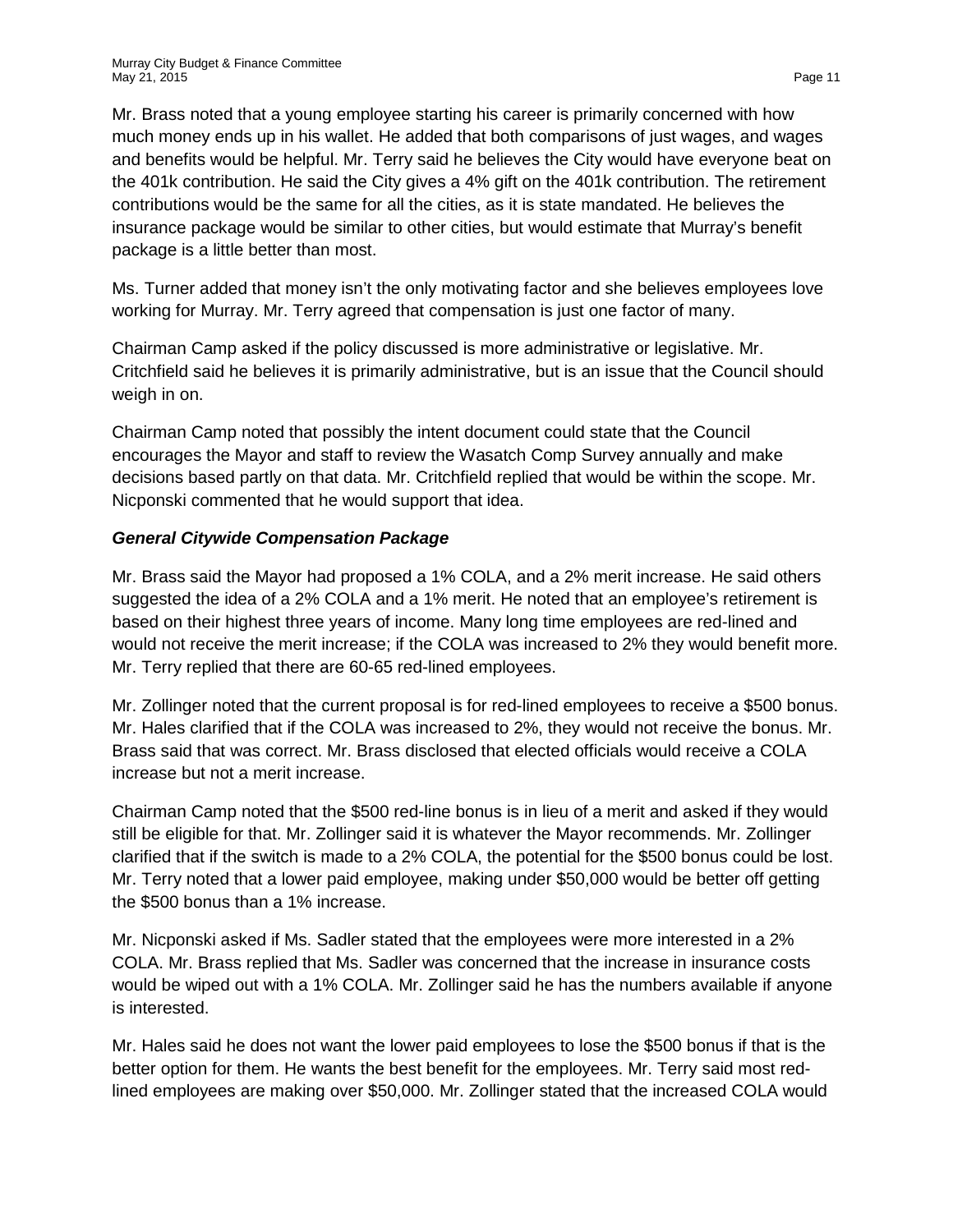be more money to them than the \$500 bonus. He added that it would make the employees base salary higher for retirement purposes, as Mr. Brass noted earlier.

Mayor Eyre stated that they discussed this issue also, and it was decided that a 2% merit would make the employees feel that the merit program and the evaluations had value. He agreed that either way does not affect the budget any differently. He said if more employees benefit one way than the other without spending any more money, then he would support it.

Mr. Terry said that the higher COLA would move the ranges up and make the City look better for market comparison.

Mr. Terry said he agrees that the success of a merit program is making the merit increase meaningful. Chairman Camp said some supervisors would simply give the highest evaluation to give the employee the most amount of money. Mr. Hales added that some supervisors would not. Mr. Terry replied that only 7% of employee evaluations fell below the required standard for the maximum merit amount, and 93% would receive the full merit increase. Chairman Camp said that brings into question the value of the merit program.

Mr. Terry said that Mr. Zollinger has budgeted for all employees to receive the maximum merit increase. Mr. Brass and Mr. Nicponski stated that they would favor the 2% COLA and 1% merit increase. All council members agreed. Mayor Eyre replied he didn't have any problems with that.

### *Office Specialist- Fire Department*

Chief Rodriguez stated that he appreciates the consideration of this position. Currently he has in his administrative pool, Laura Lloyd, his administrative assistant, and a part-time receptionist. In the past ten years the complexion of the department has completely changed with EMS transports and call volume increasing.

This requested office position would act as a receptionist, but also assist Ms. Lloyd with payroll and cover Ms. Lloyd's vacations. This person would assist in gathering data on fire programs, etc. He said the department receives GRAMA (Government Records Access and Management Act) requests almost daily that need to be answered. He added at some point Ms. Lloyd will retire or stop working, and he is concerned with not having anybody to back her up on all her duties. Ms. Lloyd handles accounts payable, payroll, assists with fire prevention, and performs daily reviews of electronic patient care reports, billing, and compliance reports.

He added that his department has 65 employees when fully staffed and believes it requires more than one and a half employees in administrative support. He complimented Ms. Lloyd on her abilities and the amount of work she produces. He said it would be nice to have a back-up for Ms. Lloyd.

Mr. Zollinger said with the new software, employees would enter their own timesheets, which may take some burdens away from Ms. Lloyd.

Chairman Camp asked if the current part-time position would be eliminated to allow for this fulltime position. Chief Rodriguez said that was correct and her position would be eliminated which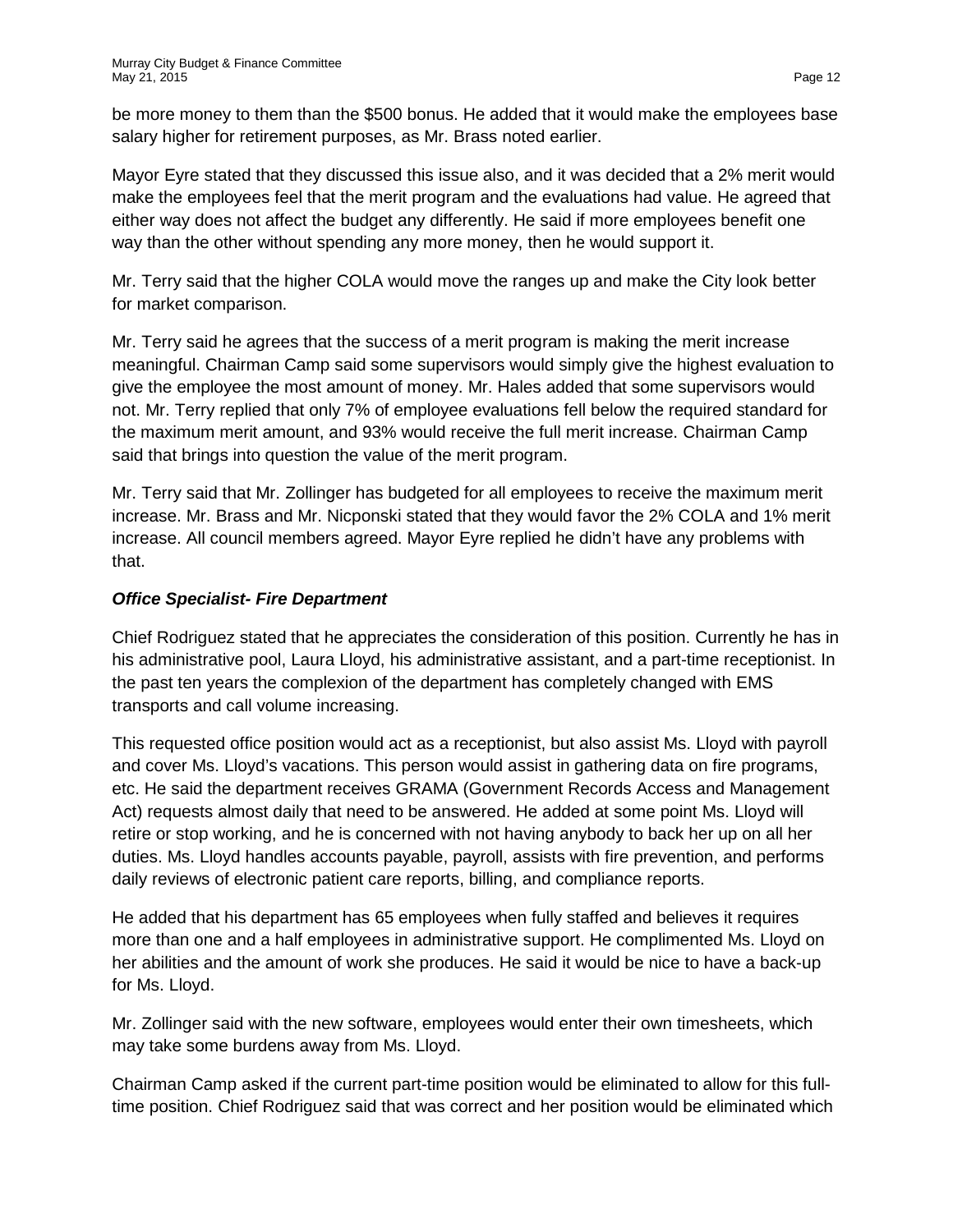was a difficult part of this proposal. He said he doesn't know if the part-time employee would want to go full-time or if she is qualified for the position.

Chairman Camp asked if the timing would be better to hire a person after the new software system is up and running. Chief Rodriguez said he understands that reasoning.

Chairman Camp suggested pulling the request for a position off the contingency list this year and bringing it back the following year. Chief Rodriguez stated that he could do that and clarified that he would not be able to hire a person this year. Mr. Hales had concerns about the decision and supported Chief Rodriguez if he needs the position and feels like it is more of an administrative decision. Chief Rodriguez admitted that his priority this year was getting the two new firefighters and understands the decision on this position. Mr. Zollinger noted that the Chief Rodriguez is asking for funds to make the position a full-time position and it is a question of funding.

Mayor Eyre said he is concerned about a lot of different positions that remain unfilled due to funding. He is concerned about having a back-up for Ms. Lloyd, but is also concerned about making a long-term budget commitment. Mayor Eyre said it should be evaluated for the following year. Mr. Brass commented that the Fire Department has withstood some budget shortfalls, but the critical need this year was to get two firefighters and they will be getting that. Chairman Camp also noted that he hates to see an existing part-time employee lose their job. Chief Rodriguez agreed.

Mr. Brass suggested looking at the position as early as mid-year and looking at the budget, but agreed it was probably best to wait on the position.

# *Mayor's Compensation*

Ms. Turner stated that she brought this topic to be discussed. She said that consideration should be given for a salary increase to the Mayor's position. She noted that the Mayor doesn't earn as much as most of the upper level administrators and believes it makes sense to raise his salary. Mr. Hales asked what the Mayor currently receives in salary. Ms. Turner replied that he makes \$93,699 annually, plus benefits that equate to an additional \$42,000.

Mr. Nicponski asked if comparisons were done with other cities. Ms. Turner said there are some comparisons, but they are a little like apples to oranges comparisons.

Mr. Zollinger added that a strong Mayor is really important criteria. Ms. Turner believes it should be up for consideration.

Mayor Eyre said the amount of wage increase needed to bring his wages to a level over those he supervises is a substantial amount. He noted that it is a long-term commitment also. He stated that he really appreciates the idea that he would warrant an increase but he wanted to bring up three considerations:

First, he said everyone is aware of the complexity of putting together a compensation package for the employees, and it seems like the solution will never be right for everyone. He said he realizes that by going beyond a COLA and a merit increase, it opened up a can of worms. He